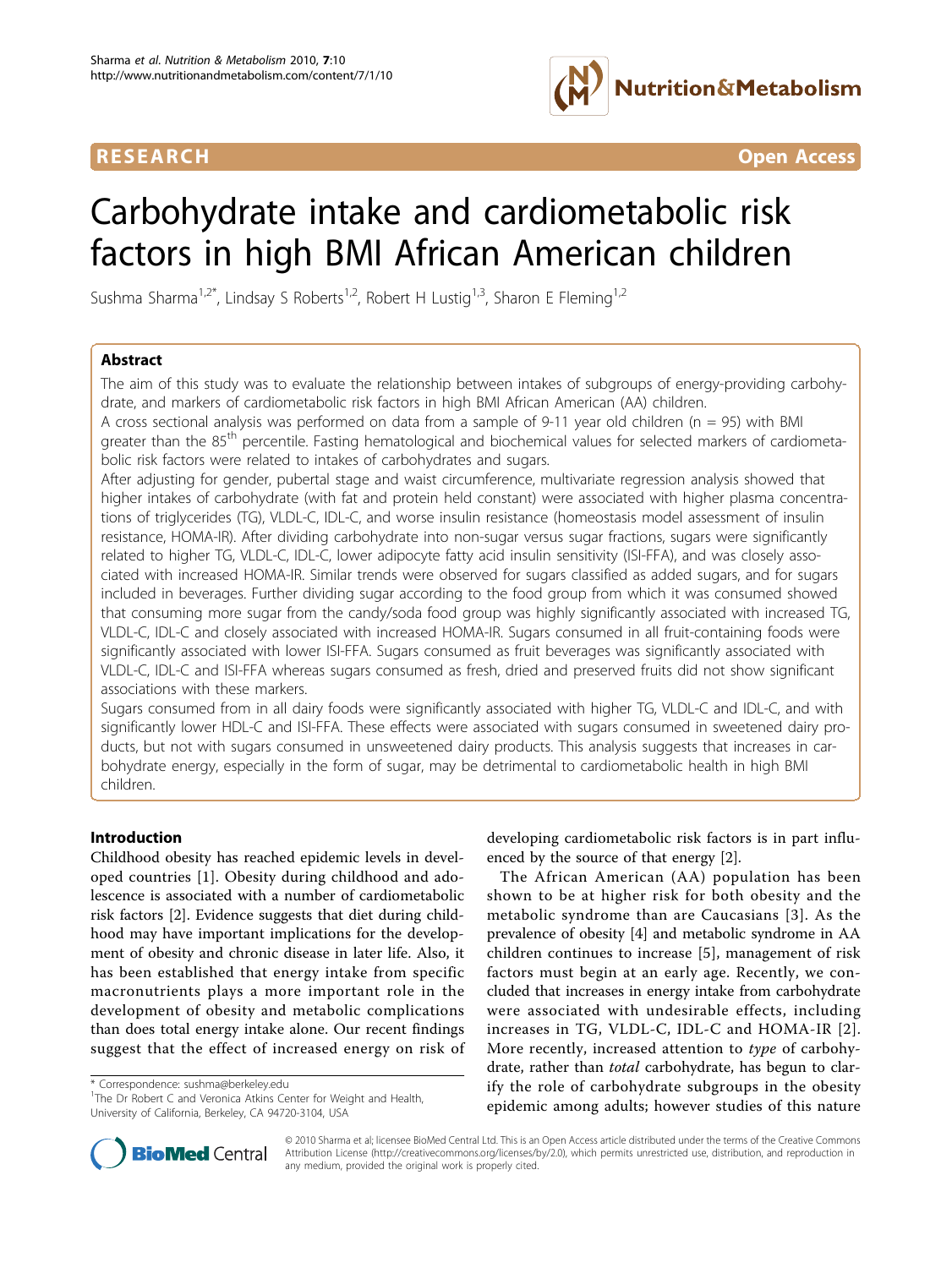have not yet been performed in children. Numerous short-term studies have shown that diets high in carbohydrates, particularly sugars, and even more particularly sucrose and fructose, increase serum TG concentrations and decrease serum HDL cholesterol; and may therefore increase the risk of CVD [[6](#page-5-0),[7\]](#page-5-0). It is unclear which specific subgroups of carbohydrates are possibly related to cardiometabolic risk factors in AA children. In this study we evaluated the relationship between intakes of different subgroups of carbohydrates, and selective markers of cardiometabolic risk factors in high BMI AA children.

# Methods

# Subjects

Subjects included in this analysis represented a crosssectional convenience sample of 9-11 year-old African American children enrolled in the Taking Action Together study, an inner-city YMCA-based intervention trial that aimed to reduce risk factors for type 2 diabetes. A total of 128 African-American (AA) children (56 boys, 65 girls) were evaluated in this cross-sectional analysis, and a full set of data was available for 99 children.

All participants had BMIs above the  $85<sup>th</sup>$  percentile, fasting glucose <120 mg/dl, were free from any known metabolic diseases, and were not taking medications known to affect the study outcomes. Parental informed consent was obtained for all subjects, and all protocols were approved by institutional review boards at the University of California, Berkeley and San Francisco. Anthropometric characteristics were measured using procedures previously described [\[8](#page-5-0)].

#### Biochemical measurements

Subjects reported to Children's Hospital and Research Center, Oakland, CA after a 12 hr overnight fast when their blood was drawn. Plasma lipids (lipoprotein cholesterol and triglycerides) were measured by a comprehensive lipoprotein analysis (VAP-cholesterol method) performed by a commercial lab (Laboratory Corporation of America) as previously described [\[2](#page-5-0)]. Fasting concentrations of plasma glucose, serum insulin, and non-esterified fatty acids were measured, and these values used to calculate insulin resistance (HOMA-IR) and adipocyte insulin sensitivity (ISI-FFA) [\[2](#page-5-0),[9\]](#page-5-0). Pubertal development was assessed by measurements of serum luteinizing hormone (LH) in boys, and estradiol and LH in girls. Children were classified into pubertal stages 1 through 5 using literature-derived values [[2](#page-5-0),[10](#page-5-0)].

# Energy intake

Three-day food diaries were used to assess intakes of nutrients [[11\]](#page-5-0). Macronutrient intakes were determined using the USDA nutrient database [[12\]](#page-5-0). Foods listed on the 3-day food diaries were labeled according to the 8 digit USDA food codes; weights of foods consumed were entered into the software; and computer programs were used to calculate the 3-day average intakes of total energy, macronutrients (carbohydrate, protein, fat) and total sugars. Intakes of added sugars were determined using the MyPyramid Equivalents Database [[13\]](#page-6-0). Computer programs were used also to calculate intakes of sugars from beverages (USDA food codes were identified for all beverages including sodas, fruit-flavored drinks, fruit juice, energy/sports drinks, sweetened/flavored milks including milk shakes, tea and coffee), candy/soda-like foods (USDA food codes, 90 millions), cereal foods (USDA food codes, 50 millions), all fruitcontaining foods (USDA food codes, 60 millions), fresh, dried and preserved fruit (USDA food code 60-63 & 65- 69 millions), fruit beverages such as fruit juice and nondairy fruit smoothies (USDA food code 64 millions), all dairy-containing foods (USDA food codes, 10 millions), dairy including unflavored milk, cream, whipped toppings and cheese (USDA food code 10-11.40 million; 12 & 14-19 millions), and dairy including flavored milk, milkshakes, ice cream, yogurt, and milk puddings (USDA food code 11.41-12 million; 13 & 14 millions). Non-sugar intakes were determined by difference (total carbohydrate intake minus sugar intake). Macronutrient and sugar intakes were calculated as a percentage of total energy intakes by assuming an energy value of 4 kcal/g carbohydrate and protein, and 9 kcal/g fat. Analyses were carried out following the protocol for the National Health and Nutrition Examination Survey (NHANES), with no quantification or exclusion for underreporting or over reporting.

#### Statistical analysis

Statistical procedures were performed using SPSS for Windows version 16.0 (SPSS Inc, Chicago, IL). Statistical significance was defined to be  $p \le 0.05$ . Results with  $0.05 < p < 0.10$  are noted to show close associations. Differences in anthropometric indices and lipoprotein profiles in boys versus girls were performed using independent t-tests. Dixon's test for outliers was used to identify unusual values. When identified, all data for that participant were excluded from further analyses. Using Dixon's test, data for 4 of the 99 children were excluded; thus, data are presented for a total of 95 children (47 boys, 48 girls). Data were not significantly skewed for any of the variables of interest. Multiple linear regression analyses were used to assess the relationship of intake from different carbohydrate subgroups to TG, VLDL-C, IDL-C, HDL-C, HOMA-IR and ISI-FFA, after adjusting for gender, pubertal stage, waist circumference of the participating child, protein intake and fat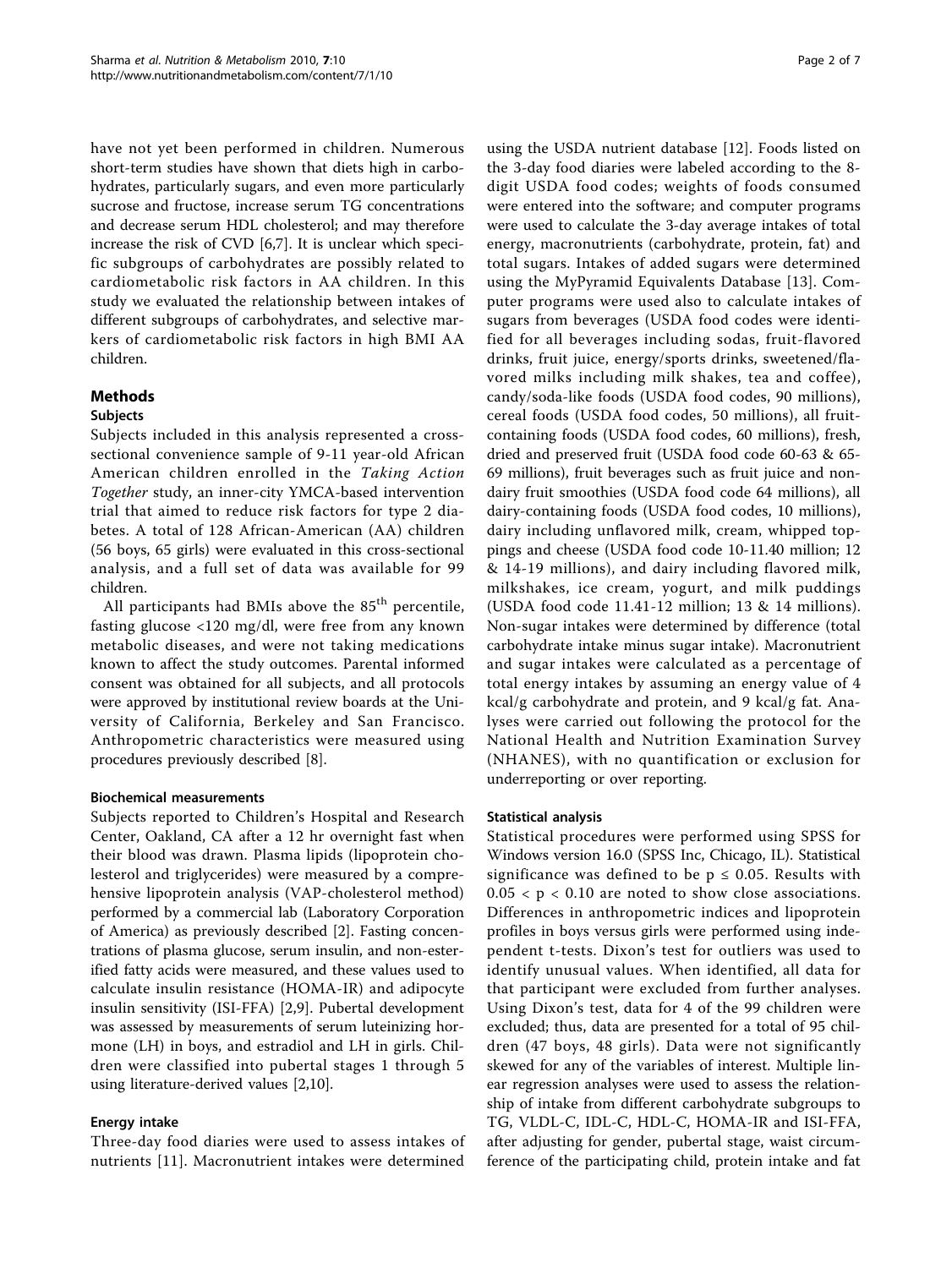intake. These markers were selected for further study since they were found previously to be significantly associated with total carbohydrate intake [[2\]](#page-5-0).

# Results

In comparison to boys, girls in this cohort had significantly higher values for measures of body fatness and were less insulin sensitive (Table 1). Carbohydrate contributed on average, nearly 50% of energy; sugars contributed ~50% of total carbohydrate consumed (Table [2](#page-3-0)) and beverages provided ~40% of total sugar.

Using data from a similar cohort, we previously reported [\[2](#page-5-0)] that higher intakes of carbohydrate (fat and protein held constant) were associated with higher TG, VLDL-C, IDL-C, HOMA-IR and lower ISI-FFA, as observed also for this cohort (Table [3](#page-4-0) Model 1). After dividing carbohydrate intake into non-sugar versus sugar fractions (Table [3](#page-4-0) Model 2), higher intakes of sugar was associated with significantly higher TG, VLDL-C, IDL-C, and lower ISI-FFA, and was closely associated with increased HOMA-IR. When the sugar subgroup was further divided into added sugars versus non-added (other) sugars, added sugars was associated with increased TG, VLDL-C, TG and HOMA-IR and closely associated with increased IDL-C (Table [3](#page-4-0) Model 3).

In further analysis, when sugar was subdivided according to the dietary food group from which it was consumed, beverage sugar was significantly related to elevated TG, VLDL-C and IDL-C, whereas non-beverage

Table 1 Characteristics of participating children ( $n = 95$ ).

|                               |                | Boys (n = 47) Girls (n = 48) p-value <sup>a</sup> |                |  |  |
|-------------------------------|----------------|---------------------------------------------------|----------------|--|--|
|                               | $Mean + SD$    |                                                   |                |  |  |
| Anthropometrics               |                |                                                   |                |  |  |
| Age (years)                   | $10.4 + 1.0$   | $10.2 + 1.1$                                      | ns             |  |  |
| Pubertal stage (1-5)          | $2.6 + 1.7$    | $3.5 + 1.2$                                       | 0.004          |  |  |
| Height (m)                    | $149.3 + 8.9$  | $151.7 \pm 9.2$                                   | ns             |  |  |
| Weight (kg)                   | $59.9 + 18.2$  | $66.8 + 14.2$                                     | 0.043          |  |  |
| Body fat (%)                  | $32.9 + 9.5$   | $40.2 \pm 7.9$                                    | < 0.001        |  |  |
| BMI-z score                   | $1.91 + 0.5$   | $2.1 + 0.4$                                       | 0.020          |  |  |
| WC (cm)                       | $85.3 + 15.4$  | $91.0 + 12.8$                                     | ns             |  |  |
| <b>Biochemical parameters</b> |                |                                                   |                |  |  |
| TG (mmol/l)                   | $66.1 + 33.6$  | $73.2 + 23.4$                                     | ns             |  |  |
| VLDL-C (mmol/l)               | $15.5 + 4.7$   | $16.0 \pm 3.2$                                    | ns             |  |  |
| IDL-C (mmol/l)                | $8.9 \pm 4.9$  | $9.5 + 4.8$                                       | ns             |  |  |
| <b>HOMA-IR</b>                | $1.9 + 1.2$    | $2.9 + 1.4$                                       | < 0.001        |  |  |
| ISI-FFA                       | $0.5 + 0.2$    | $0.3 + 0.2$                                       | < 0.001        |  |  |
| Dietary variables             |                |                                                   |                |  |  |
| Total energy (kcal/day)       | $1833 \pm 684$ | $1801 + 619$                                      | n <sub>s</sub> |  |  |
| Carbohydrate (g/day)          | $218 \pm 91$   | $232 + 87$                                        | n <sub>s</sub> |  |  |

<sup>a</sup>Significance of the difference between boys and girls. ns = not statistically significant ( $p > 0.05$ ).

sugar intakes were not (Table [3](#page-4-0) Model 4). Finally, of the 9 possible groups into which foods are divided using the USDA food codes, four food groups were found to contribute 94% of the total sugar intake (Table [2](#page-3-0)). When included simultaneously in a single regression model (Table [3](#page-4-0) Model 5), increasing consumption of sugar from the candy/soda food group was associated with highly significant increases in TG, VLDL-C and IDL-C and was closely associated with increases in HOMA-IR. Consuming sugars from cereal foods was not significantly associated with these risk factors. Intake of sugars from the total fruit group was associated with significantly lower ISI-FFA and was closely associated with increased IDL-C. Sugar intake from all dairy foods was associated with highly significant increases in TG, VLDL-C and IDL-C and with decreased HDL-C and ISI-FFA.

When the total fruit group was further divided, consumption of sugars from fruit-containing beverages was significantly associated with increased VLDL-C and IDL-C, and with decreased ISI-FFA. By contrast, sugar intakes from fresh, dried and preserved fruits did not show any significant associations with these markers (Table[4](#page-4-0) Model 6).

When the total dairy group was sub-divided, sugar intakes from sweetened dairy products showed significant association with increased TG and with decreased HDL-C and ISI-FFA, whereas sugar intake from unsweetened dairy foods did not (Table [4](#page-4-0) Model 7).

# **Discussion**

Our main outcomes highlight the association of intakes of carbohydrate from different subgroups with key markers of cardiometabolic risk in high BMI AA children. Importantly, the variance in TG, VLDL-C, IDL-C and ISI-FFA contributed by total carbohydrate appeared to be mainly from sugars, suggesting that sugar fractions contributed to the undesirable effects of increasing total carbohydrate intake. Thus, increases in total carbohydrate intake, due to increased sugar intake, were associated with undesirable increases in several classes of plasma lipids. Additionally, sugar intake was closely associated with decreases in HOMA-IR. (Table [3](#page-4-0) Model 2).

New evidence on the relationship between intake of sugars and cardiovascular health has emerged since the last American Heart Association (AHA) scientific statement was published in 2002 [[14\]](#page-6-0). In 2006, the AHA revised their diet and lifestyle recommendations, adding a recommendation to minimize intakes of beverages and foods with added sugars [[15\]](#page-6-0). Other recent findings have suggested that higher consumption of added sweeteners such as high fructose corn syrup can lead to weight gain, increased insulin resistance, a lowering of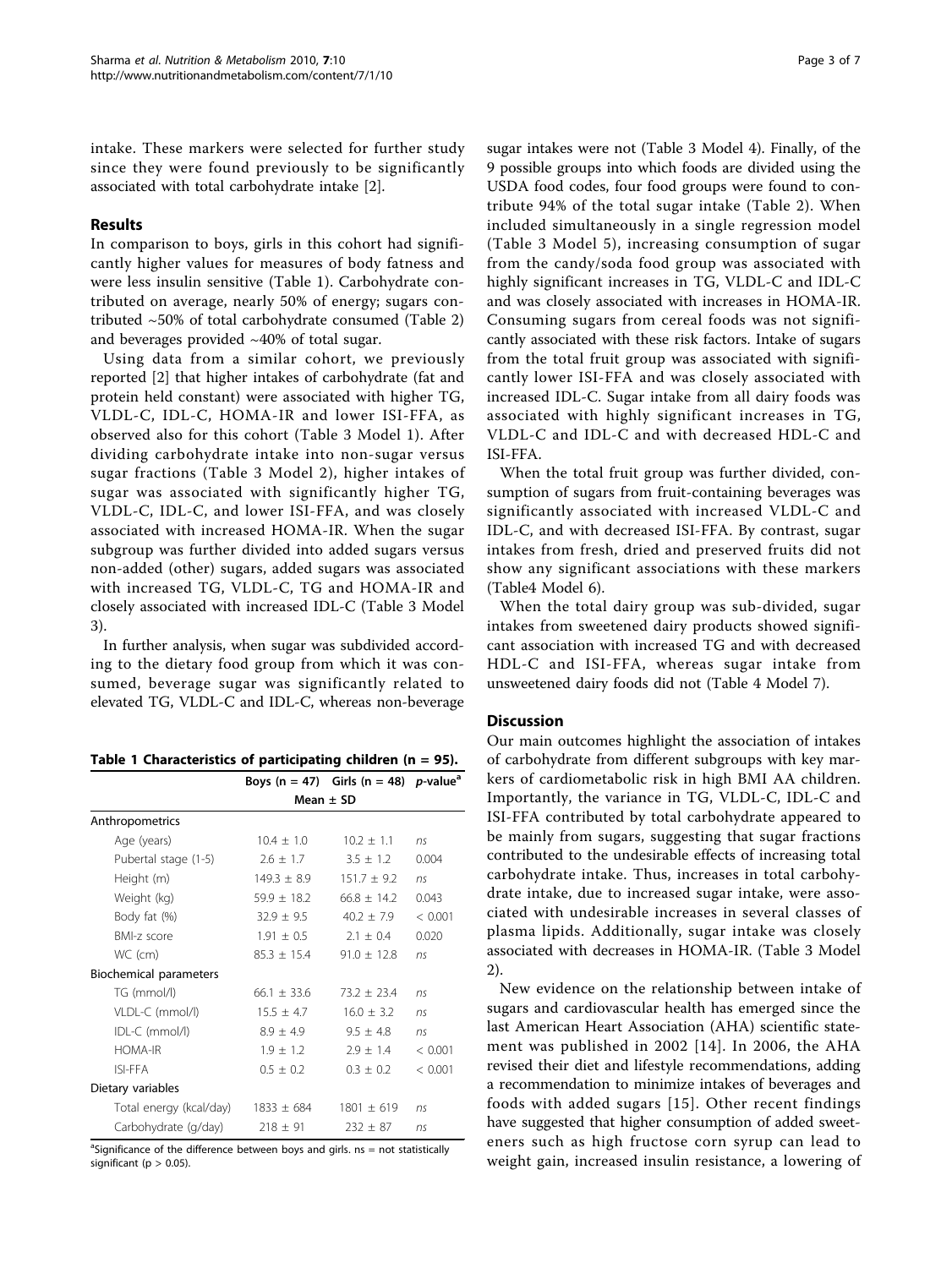#### <span id="page-3-0"></span>Table 2 Average daily intakes of dietary components ( $n = 95$ ).

| <b>Nutrients</b>                                   | Mean $(q/day) \pm SD$ | % of Energy intake |               |  |
|----------------------------------------------------|-----------------------|--------------------|---------------|--|
|                                                    |                       | Mean $\pm$ SD      | Range         |  |
| Fat                                                | $74.0 \pm 30.1$       | $36.3 \pm 5.5$     | $21.1 - 50.0$ |  |
| Protein                                            | $67.0 \pm 23.1$       | $15.1 \pm 3.1$     | $8.4 - 24.9$  |  |
| Carbohydrate                                       | $225.0 \pm 89.1$      | $49.5 \pm 7.2$     | $36.7 - 70.7$ |  |
| Carbohydrate sub groups                            |                       |                    |               |  |
| Non-sugars                                         | $120.9 \pm 44.8$      | $76.9 + 4.7$       | $16.6 - 39.3$ |  |
| Sugars                                             | $104.1 \pm 54.6$      | $22.6 \pm 7.6$     | $1.7 - 43.2$  |  |
| Sugars from beverages                              | $41.1 \pm 33.6$       | $8.7 \pm 5.9$      | $0.0 - 30.0$  |  |
| Sugars from non-beverages                          | $63.0 \pm 34.4$       | $13.8 \pm 6.0$     | $1.7 - 36.0$  |  |
| Added sugars                                       | $64.5 \pm 43.2$       | $13.7 \pm 6.9$     | $0.2 - 36.0$  |  |
| Non-added sugars                                   | $39.6 \pm 22.1$       | $8.9 \pm 4.1$      | $1.5 - 20.7$  |  |
| Sugars from Candy/soda <sup>1</sup>                | $37.0 \pm 33.2$       | $7.7 \pm 6.5$      | $0.0 - 33.3$  |  |
| Sugars from Cereals <sup>2</sup>                   | $21.8 \pm 17.8$       | $4.7 \pm 2.9$      | $0.2 - 14.7$  |  |
| Sugars from all Fruit sources <sup>3</sup>         | $22.4 \pm 20.6$       | $5.0 \pm 4.4$      | $0.0 - 19.6$  |  |
| Sugar from fruit (no beverages) <sup>4</sup>       | $13.8 \pm 14.1$       | $3.2 \pm 3.4$      | $0.0 - 19.6$  |  |
| Sugar from fruit-containing beverages <sup>5</sup> | $8.6 \pm 13.9$        | $1.9 \pm 2.6$      | $0.0 - 13.4$  |  |
| Sugars from all Dairy <sup>6</sup>                 | $16.1 \pm 15.1$       | $3.6 \pm 3.4$      | $0.0 - 16.3$  |  |
| Sugars from unsweetened dairy <sup>7</sup>         | $6.2 \pm 5.7$         | $1.5 \pm 1.4$      | $0.0 - 5.8$   |  |
| Sugars from sweetened dairy <sup>8</sup>           | $9.8 \pm 13.6$        | $2.1 \pm 2.9$      | $0.0 - 11.5$  |  |

<sup>1</sup> Candy, confections, fruit flavored drinks, sodas, syrups (USDA food code 90 Millions)

<sup>2</sup> Breakfast cereals, cakes, cookies, crackers and pastries (USDA food code 50 Millions)

<sup>3</sup> Fresh, dried and preserved fruits; fruit juice; non-dairy fruit smoothies (USDA food code 60-69 Millions)

<sup>4</sup> Fresh, dried and preserved fruit; (USDA food code 60-63 & 65-69 Millions).

<sup>5</sup> Fruit juice; non-dairy fruit smoothies (USDA food code 64 Millions).

<sup>6</sup> All dairy-containing foods including unflavored fluid milks, cream, cheese, flavored milks, milkshakes, ice cream, yogurt, and milk puddings (USDA food code 10 Millions).

 $^7$  Dairy including unflavored fluid milks, cream, cheese (USDA food code 10-11.40 Million; 12 & 14-19 Millions).

8 Dairy including flavored milks, milkshakes, ice cream, yogurt, and milk puddings (USDA food code 11.41-11.99 Million & 13 Millions).

HDL-C, and an increase in triglyceride levels [\[16,17](#page-6-0)]. In our study, added sugars intake was associated with increased TG, VLDL-C & HOMA-IR (Table [3](#page-4-0) Model 3), suggesting that added sugars have undesirable effects in children similar to those in adolescents [[18](#page-6-0)] and adults [[15\]](#page-6-0).

Our results are also consistent with AHA's recent statement that high intake of added sugars in the setting of a worldwide pandemic of obesity and cardiovascular disease have heightened concerns about the adverse effects of excessive consumption of added sugars [[19](#page-6-0)], suggesting that these recommendations made for adults regarding sugar intake may also apply to children.

Results from the Framingham Heart Study suggest that soft drink consumption is associated with a higher prevalence and incidence of multiple metabolic risk factors in middle-aged adults [[20](#page-6-0)]. Many clinical studies have linked the rising consumption of soft drinks to the present epidemic of obesity and diabetes mellitus among children and adolescents [[21-23](#page-6-0)]. In contrast, Vanselow et al. recently reported that, with the exception of lowcalorie soft drinks, intakes of calorie-containing beverages were not associated with change in BMI in

adolescents [[24\]](#page-6-0). In our study, we were not able to perform a regression analysis with soft drinks as the dependent variable, since 51% of our sample did not consume sodas during the 3-day diet recording period. However, the aggregate of sugar intakes from all beverages were significantly associated with TG, VLDL-C and IDL-C (Table [3](#page-4-0) Model 4). Additionally, in our study, higher intakes of sugars from the food group that included candy, confections, fruit flavored drinks, sodas and syrups were significantly associated with elevated TG, VLDL-C and IDL-C (Table [3](#page-4-0) Model 5). Intake of sugars from the all fruit group (this includes fresh fruit, processed fruit and fruit juice) was associated with reduced adipocyte insulin sensitivity and was closely associated with IDL-C (Table [3](#page-4-0) Model 5). The all dairy products group (this includes processed dairy foods such as fruit smoothies, ice cream, milk and flavored milk, yogurt) was associated with elevated TG, VLDL-C and IDL-C and reduced HDL-C and adipocyte insulin sensitivity in these children (Table [3](#page-4-0) Model 5).

In our study, sugar intakes from the dairy, and to a lesser extent, the fruit food groups were associated with increased cardiometabolic risk factors in these high-BMI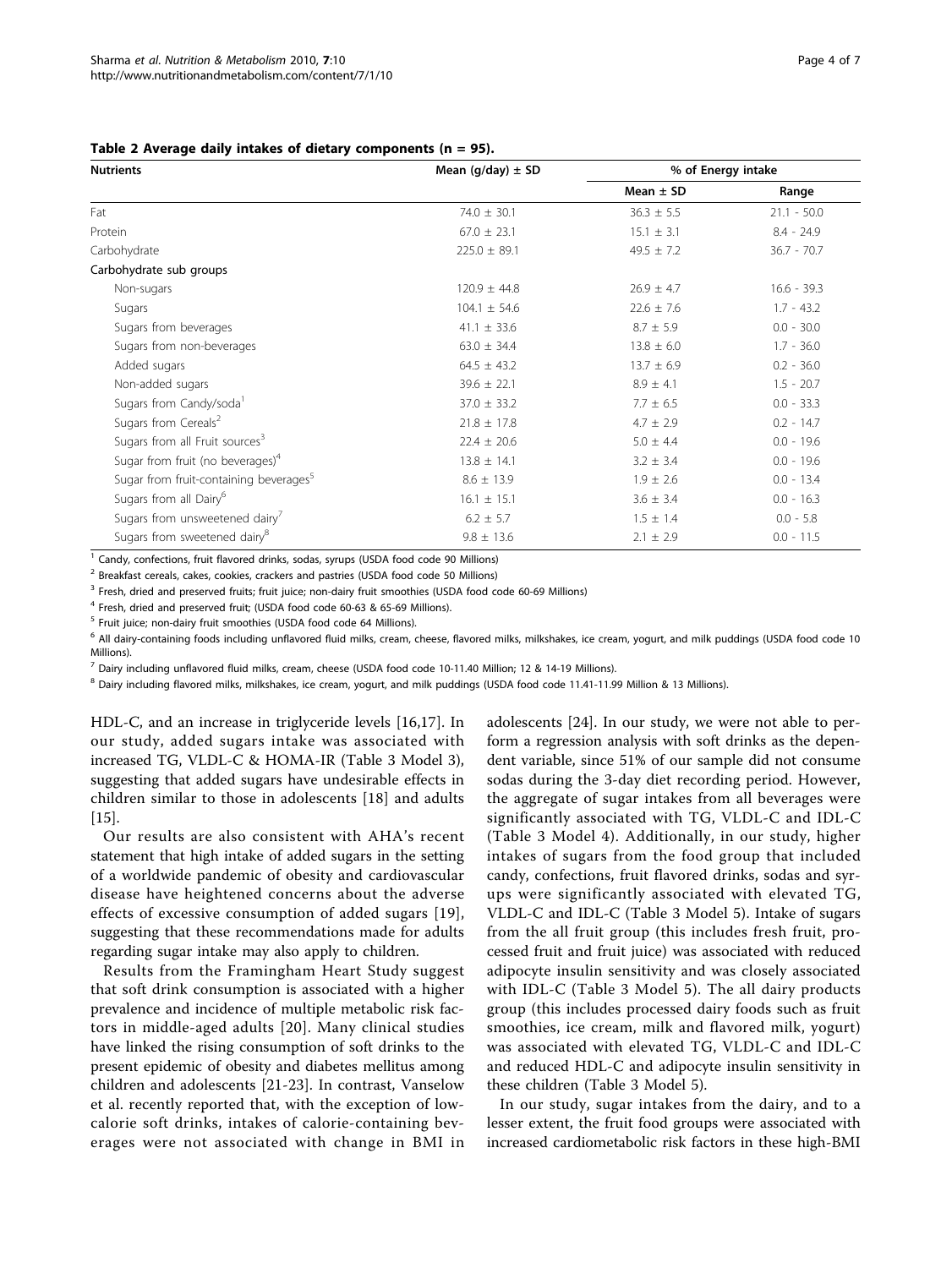#### <span id="page-4-0"></span>Table 3 Relationship between intakes of carbohydrate sugar subgroups and cardiometabolic risk factors, assessed using five multiple linear regression models ( $n = 95$ ).

|             | Model 1                                  |          | Model 2              |                         | Model 3              |               |  |
|-------------|------------------------------------------|----------|----------------------|-------------------------|----------------------|---------------|--|
|             | <b>Total CHO</b><br>Non sugar CHO Sugars |          |                      | Non sugar<br><b>CHO</b> | <b>Sugars</b>        |               |  |
|             |                                          |          |                      |                         | <b>Added sugars</b>  | <b>Others</b> |  |
| TG          | $0.357*$                                 | $-0.036$ | $0.355***$           | 0.007                   | $0.408**$            | $-0.062$      |  |
| VLDL-C      | $0.460**$                                | 0.078    | $0.379**$            | 0.090                   | $0.335**$            | 0.097         |  |
| IDL-C       | $0.497**$                                | 0.109    | $0.394**$            | 0.085                   | $0.239$ <sup>#</sup> | $0.277*$      |  |
| HDL-C       | $-0.131$                                 | $-0.017$ | $-0.111$             | $-0.021$                | $-0.100$             | $-0.025$      |  |
| ISI-FFA     | $-0.273*$                                | $-0.048$ | $-0.224*$            | $-0.020$                | $-0.096$             | $-0.222*$     |  |
| HOMA-<br>IR | $0.345**$                                | 0.192    | $0.200$ <sup>#</sup> | 0.220                   | $0.241*$             | $-0.054$      |  |

|                | Model 4                 |                    |          |                      | Model 5              |                              |                             |                             |                      |
|----------------|-------------------------|--------------------|----------|----------------------|----------------------|------------------------------|-----------------------------|-----------------------------|----------------------|
|                | Non-sugar<br><b>CHO</b> | Sugar Source       |          | Non-sugar CHO        |                      | Sugar Source                 |                             |                             |                      |
|                |                         | Beverage<br>sugars | Other    |                      | Candy/soda<br>group  | Cereal<br>group <sup>2</sup> | Fruit<br>group <sup>3</sup> | Dairy<br>group <sup>4</sup> | Other                |
| TG             | 0.004                   | $0.286*$           | 0.148    | 0.153                | $0.329**$            | $-0.069$                     | $-0.048$                    | $0.239*$                    | 0.009                |
| VLDL-C         | 0.146                   | $0.350**$          | 0.108    | 0.237                | $0.294*$             | $-0.074$                     | 0.090                       | $0.239*$                    | 0.054                |
| IDL-C          | 0.142                   | $0.299*$           | 0.185    | 0.251                | $0.275*$             | $-0.062$                     | 0.201#                      | $0.270*$                    | $0.239$ <sup>#</sup> |
| HDL-C          | $-0.041$                | $-0.111$           | $-0.022$ | $-0.154$             | $-0.020$             | 0.017                        | 0.056                       | $-0.316**$                  | $-0.141$             |
| <b>ISI-FFA</b> | $-0.038$                | $-0.122$           | $-0.160$ | $-0.173$             | $-0.069$             | 0.116                        | $-0.198*$                   | $-0.266**$                  | $-0.074$             |
| <b>HOMA</b>    | 0.187                   | 0.116              | 0.135    | $0.283$ <sup>#</sup> | $0.167$ <sup>#</sup> | $-0.050$                     | 0.027                       | 0.115                       | $-0.013$             |

\*\*\* p < 0.001, \*\* p < 0.01, \*p < 0.05, \* p = 0.05-0.10. In addition to the variables shown for each model, other variables entered simultaneously into each model included gender, pubertal stage, waist circumference, protein intake and fat intake. Values presented are standardized regression coefficients and level of significance.

<sup>1</sup> Candy, confections, fruit flavored drinks, sodas, syrups (USDA food code 90 Millions).

<sup>2</sup> Breakfast cereals, cakes, cookies, crackers and pastries (USDA food code 50 Millions).

<sup>3</sup> Fruit products including fresh, dried and preserved fruit; fruit juice; non-dairy fruit smoothies (USDA food code 60 Millions).

<sup>4</sup> Dairy including unflavored fluid milk, cream, cheese, flavored milk, milkshakes, ice cream, yogurt, and milk puddings (USDA food code 10 Millions).

| Table 4 Relationships (standardized regression coefficients and level of significance) between intakes of fruit and  |  |
|----------------------------------------------------------------------------------------------------------------------|--|
| dairy subgroups and cardiometabolic risk factors, assessed using two multiple linear regression models ( $n = 95$ ). |  |

|                    | Model 6                 |                          |                                                   |                         |                     | Model 7                              |                                  |                      |  |
|--------------------|-------------------------|--------------------------|---------------------------------------------------|-------------------------|---------------------|--------------------------------------|----------------------------------|----------------------|--|
|                    | Non-sugar<br><b>CHO</b> |                          |                                                   | Non-sugar<br><b>CHO</b> | <b>Sugar Source</b> |                                      |                                  |                      |  |
|                    |                         | Fruit (no<br>beverages)' | <b>Fruit-containing</b><br>beverages <sup>2</sup> | Other                   |                     | Dairy, un-<br>sweetened <sup>3</sup> | Dairy,<br>sweetened <sup>4</sup> | Other                |  |
| TG                 | 0.006                   | $-0.073$                 | 0.013                                             | $0.395**$               | 0.021               | 0.005                                | $0.242*$                         | $0.249$ <sup>#</sup> |  |
| VLDL-<br>C         | 0.096                   | $-0.101$                 | $0.232*$                                          | $0.315*$                | 0.115               | 0.013                                | $0.197$ <sup>#</sup>             | $0.299*$             |  |
| IDL-C              | 0.097                   | 0.066                    | $0.241*$                                          | $0.281*$                | 0.126               | 0.039                                | 0.141                            | $0.341*$             |  |
| HDL-C              | $-0.046$                | 0.124                    | $-0.026$                                          | $-0.140$                | $-0.121$            | $-0.097$                             | $-0.251*$                        | 0.037                |  |
| ISI-<br><b>FFA</b> | $-0.027$                | $-0.063$                 | $-0.195*$                                         | $-0.123$                | $-0.098$            | $-0.047$                             | $-0.171*$                        | $-0.139$             |  |
| <b>HOMA 0.203</b>  |                         | 0.012                    | 0.027                                             | $0.198$ <sup>#</sup>    | 0.213               | $-0.027$                             | 0.123                            | 0.153                |  |

\*\*\*  $p < 0.001$ , \*\*  $p < 0.01$ , \* $p < 0.05$ ,  $p = 0.05$ -0.10. In addition to the variables shown for each model, other variables entered simultaneously into each model included gender, pubertal stage, waist circumference, protein intake and fat intake. Values presented are standardized regression coefficients and level of significance.

<sup>1</sup> Fresh, dried and preserved fruit; (USDA food code 60-63 & 65-69 Millions).

<sup>2</sup> Fruit-containing beverages including fruit juice, non-dairy fruit smoothies (USDA food code 64 Millions).

<sup>3</sup> Dairy including unflavored milk, cream (including whipped toppings) and cheese (USDA food code 10-11.40 Million; 12 & 14-19 Millions).

<sup>4</sup> Dairy including flavored milk, milkshakes, ice cream, yogurt, and milk puddings (USDA food code 11.41-11.99 Million & 13 Millions).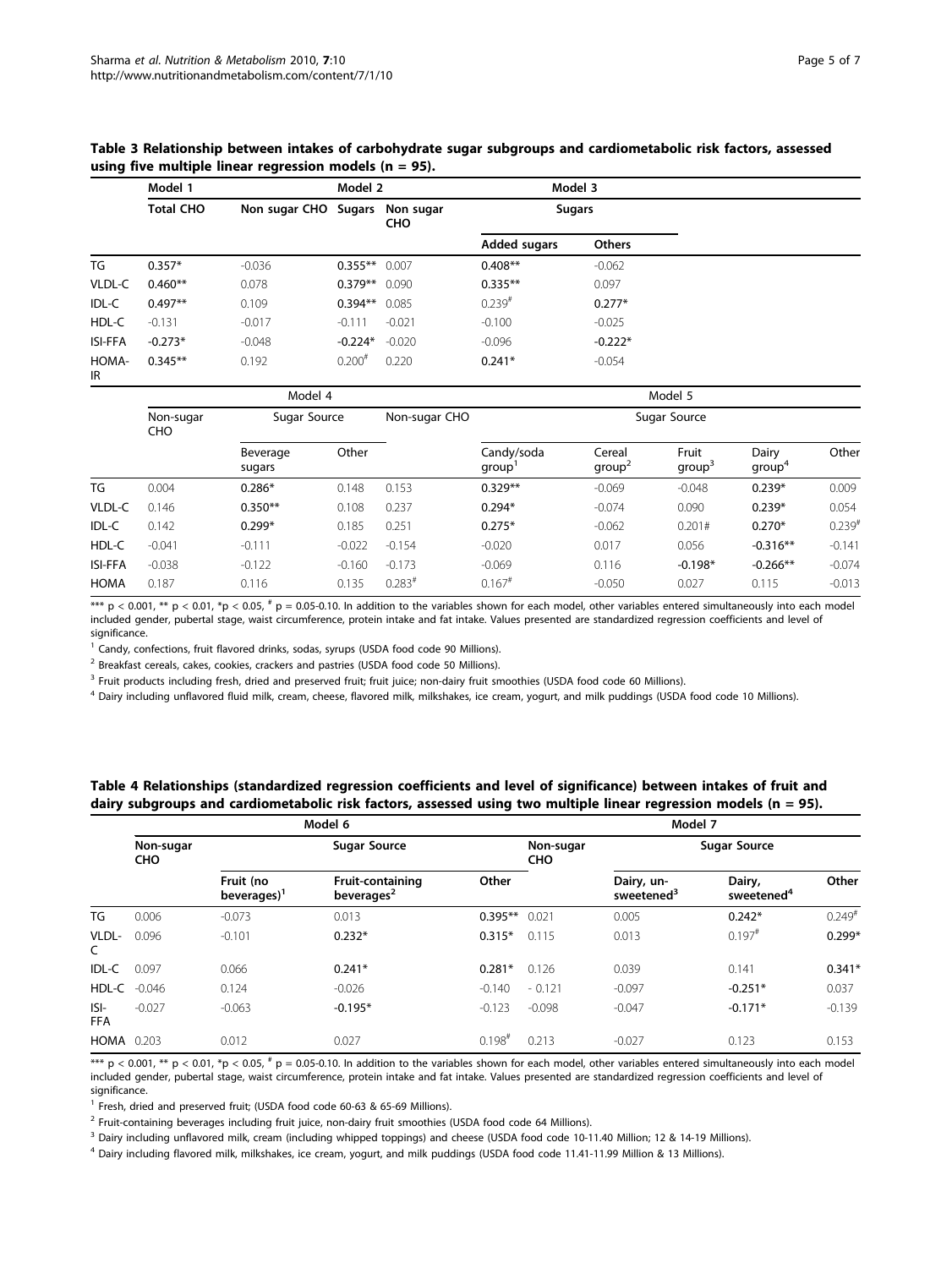<span id="page-5-0"></span>children. When these food groups were further divided, this risk was associated with sugars in fruit-containing beverages and with sweetened dairy foods (Table [4\)](#page-4-0). Thus, our results support AHA's diet and lifestyle recommendations, to minimize intakes of beverages and foods with added sugars [[15\]](#page-6-0). As no positive association was observed between intakes of non-beverage fruitcontaining foods and these risk factors, this strengthens the recommendations for increasing fresh fruit consumption over beverages in children. Similarly, "healthy", unsweetened dairy foods were not significantly associated with increased risk, nor were they were associated with reduction in risk factors. Thus, recommendations that these children increase dairy intakes as a means of improving bone health should focus on the unsweetened dairy foods, and not on sweetened dairy.

Limitations of this study include restriction to lowincome, inner-city, African American children and exclusion of children with BMI's less than the 85<sup>th</sup> percentile when matched for age and gender. These limitations preclude comparisons among children of different races, ages and socioeconomic backgrounds, and comparisons with lower BMI children. The limitations inherent in collecting dietary data, regardless of population, are also recognized. This is a cross-sectional analysis of data, precluding a cause and effect relationship. Future longitudinal studies, with measurements at several time-points, would be needed to evaluate a causal relationship. Also, replications in longitudinal studies with larger sample sizes, and in multiracial cohorts are warranted.

#### Conclusion

Based on our analysis, we conclude that increases in carbohydrate energy in the form of sugars were associated with undesirable increases in several classes of plasma lipids and with decreases in both hepatic glucose and adipocyte fatty acid insulin sensitivity. Higher intakes of sugars from the candy/soda food group, from fruit-containing beverages, and from sweetened dairy foods were associated with increases in several cardiometabolic risk factors. This analysis suggests that increases in many types and sources of sugar may be detrimental to cardiometabolic health in high BMI children.

# Conflict of interests

The authors declare that they have no competing interests.

#### Abbreviations

AA: African American; BMI: Body mass index; CVD: Cardio vascular disease; HOMA-IR: Homeostasis model assessment of insulin resistance; IDL-C: Intermediate density lipoprotein cholesterol; ISI-FFA: Fatty acid insulin

sensitivity; NEFA: Non-esterified fatty acids; TG: Triglyceride; VLDL-C: Very low density lipoprotein cholesterol; HDL-C: High density lipoprotein cholesterol; WC: Waist circumference.

#### Acknowledgements

The authors gratefully acknowledge the collaboration and excellent assistance provided by the YMCA of the East Bay in Oakland, CA. Essential funding was provided by USDA CSREES grants 2004-35214-14254 and 2005- 35215-15046, the Agriculture Experiment Station, the YMCA, the Robert C and Veronica Atkins Foundation and the Lawrence and Victoria Johnson family. The authors are indebted to the participating children and their families, to the large number of UC Berkeley student assistants, and to Dr. Aarthi Raman, Barbara Green, Rita Mitchell and Mark D. Fitch. Valued consultants on this project include all members of the Advisory Board of the Taking Action Together Project.

#### Author details

<sup>1</sup>The Dr Robert C and Veronica Atkins Center for Weight and Health, University of California, Berkeley, CA 94720-3104, USA. <sup>2</sup>Department of Nutritional Sciences and Toxicology, University of California, Berkeley, CA 94720-3104, USA. <sup>3</sup> Division of Pediatric Endocrinology, University of California, San Francisco, CA 94143, USA.

#### Authors' contributions

Contributor's list: SS contributed in statistical analysis, preparation of the manuscript and submission. LSR participated in the development of the protocol, analytical framework for the study and patient screening. RHL provided expertise as a pediatric endocrinologist and child health specialist. SEF was the principal investigator of the study. She supervised the design and execution of the study and manuscript. All authors have read and approved the final manuscript.

#### Received: 5 December 2009

Accepted: 9 February 2010 Published: 9 February 2010

#### References

- 1. Ogden CL, Carroll MD, Curtin LR, McDowell MA, Tabak CJ, Flegal KM: [Prevalence of overweight and obesity in the United States, 1999-2004.](http://www.ncbi.nlm.nih.gov/pubmed/16595758?dopt=Abstract) JAMA 2006, 295:1549-1555.
- 2. Sharma S, Roberts LS, Hudes ML, Lustig RH, Fleming SE: [Macronutrient](http://www.ncbi.nlm.nih.gov/pubmed/19825190?dopt=Abstract) [intakes and cardiometabolic risk factors in high BMI African American](http://www.ncbi.nlm.nih.gov/pubmed/19825190?dopt=Abstract) [children.](http://www.ncbi.nlm.nih.gov/pubmed/19825190?dopt=Abstract) Nutrition and Metabolism 2009, 6:41.
- 3. Egede LE, Dagogo-Jack S: [Epidemiology of type 2 diabetes: focus on](http://www.ncbi.nlm.nih.gov/pubmed/16129107?dopt=Abstract) [ethnic minorities.](http://www.ncbi.nlm.nih.gov/pubmed/16129107?dopt=Abstract) Med Clin North Am 2005, 89:949-975.
- 4. Ogden CL, Carroll MD, Flegal KM: [High body mass index for age among](http://www.ncbi.nlm.nih.gov/pubmed/18505949?dopt=Abstract) [US children and adolescents, 2003-2006.](http://www.ncbi.nlm.nih.gov/pubmed/18505949?dopt=Abstract) JAMA 2008, 299:2401-5.
- Dabelea D, Pettitt DJ, Jones KL, Arslanian SA: [Type 2 diabetes mellitus in](http://www.ncbi.nlm.nih.gov/pubmed/10609116?dopt=Abstract) [minority children and adolescents. An emerging problem.](http://www.ncbi.nlm.nih.gov/pubmed/10609116?dopt=Abstract) Endocrinol Metab Clin North Am 1999, 28:709-729.
- 6. Katan MB, Grundy SM, Willett WC: [Should a low-fat, high-carbohydrate](http://www.ncbi.nlm.nih.gov/pubmed/9262504?dopt=Abstract) [diet be recommended for everyone? Beyond low-fat diets.](http://www.ncbi.nlm.nih.gov/pubmed/9262504?dopt=Abstract) N Fnal J Med 1997, 337:563-6.
- 7. Parks EJ, Hellerstein MK: [Carbohydrate-induced hypertriacylglycerolemia:](http://www.ncbi.nlm.nih.gov/pubmed/10648253?dopt=Abstract) [historical perspective and review of biological mechanisms.](http://www.ncbi.nlm.nih.gov/pubmed/10648253?dopt=Abstract) Am J Clin Nutr 2000, 71:412-33.
- 8. Raman A, Fitch M, Hudes M, Lustig RH, Murray CB, Ikeda JP, Fleming SE: [Baseline correlates of insulin resistance in inner city high-BMI African-](http://www.ncbi.nlm.nih.gov/pubmed/19186328?dopt=Abstract)[American children.](http://www.ncbi.nlm.nih.gov/pubmed/19186328?dopt=Abstract) Obesity 2008, 16:2039-2045.
- 9. Reinehr T, Kiess W, Andler W: [Insulin sensitivity indices of glucose and](http://www.ncbi.nlm.nih.gov/pubmed/15736120?dopt=Abstract) [free fatty acid metabolism in obese children and adolescents in relation](http://www.ncbi.nlm.nih.gov/pubmed/15736120?dopt=Abstract) [to serum lipids.](http://www.ncbi.nlm.nih.gov/pubmed/15736120?dopt=Abstract) Metabolism 2005, 54:397-402.
- 10. Raman A, Lustig R, Fitch MD, Fleming S: [Accuracy of self assessed tanner](http://www.ncbi.nlm.nih.gov/pubmed/19774842?dopt=Abstract) [staging against hormonal assessment of sexual maturation in](http://www.ncbi.nlm.nih.gov/pubmed/19774842?dopt=Abstract) [overweight African-American children.](http://www.ncbi.nlm.nih.gov/pubmed/19774842?dopt=Abstract) J Pediatr Endocrinol Metab 2009, 22:609-622.
- 11. Crawford PB, Obarzanek E, Morrison J, Sabry ZI: [Comparative advantage of](http://www.ncbi.nlm.nih.gov/pubmed/8195550?dopt=Abstract) [3-day food records over 24-hour recall and 5-day food frequency](http://www.ncbi.nlm.nih.gov/pubmed/8195550?dopt=Abstract) [validated by observation of 9- and 10-year-old girls.](http://www.ncbi.nlm.nih.gov/pubmed/8195550?dopt=Abstract) J Am Diet Assoc 1994, 94:626-630.
- 12. Services USDAARS: What's in the Foods You Eat search tool, version 2.0. USDA: Agricultural Research Services.[http://www.ars.usda.gov.](http://www.ars.usda.gov)